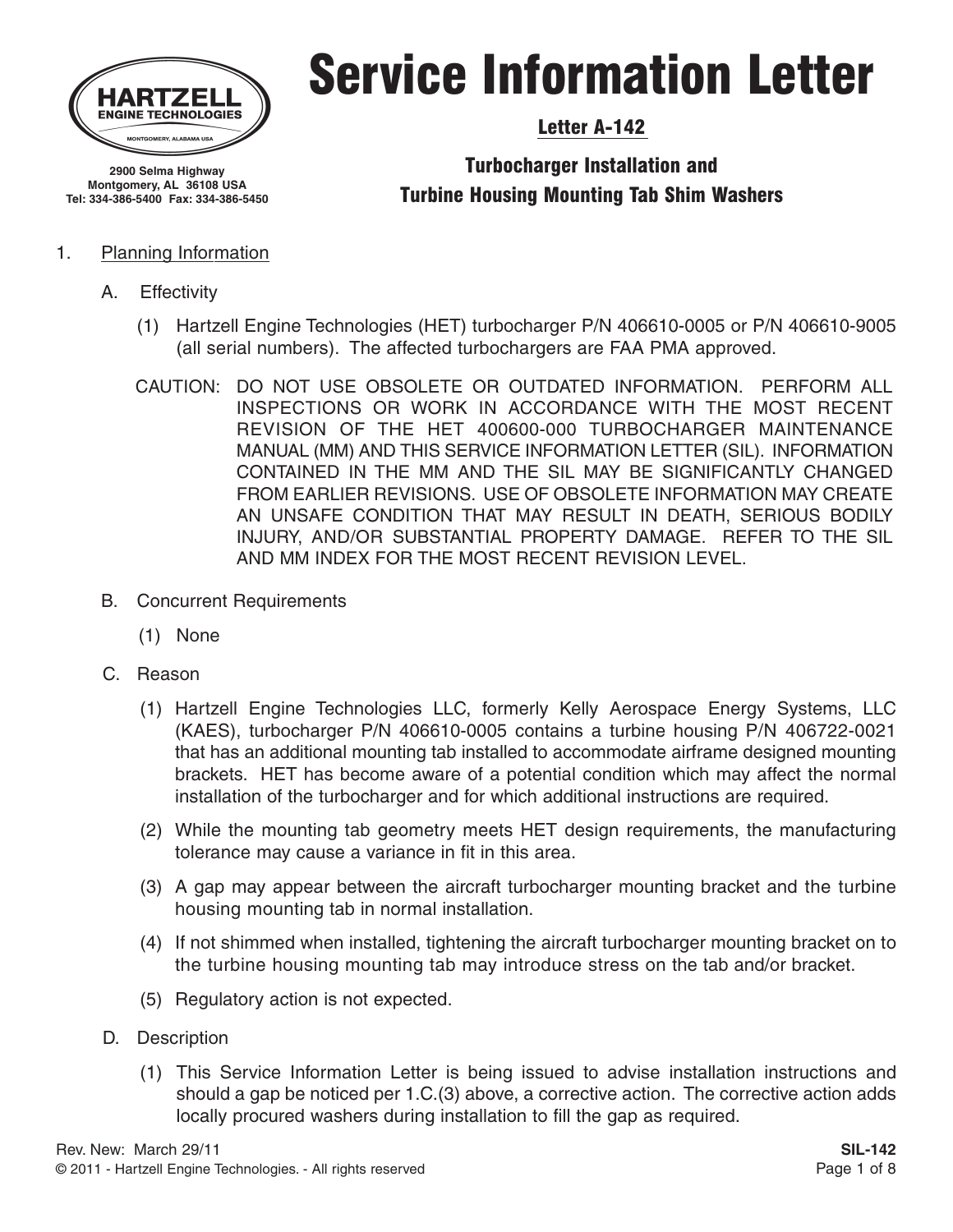

## Service Information Letter

### Letter A-142

### Turbocharger Installation and Turbine Housing Mounting Tab Shim Washers

**Montgomery, AL 36108 USA Tel: 334-386-5400 Fax: 334-386-5450**

**2900 Selma Highway**

- E. Compliance
	- (1) Upon the installation of any turbocharger P/N 406610-0005 or P/N 406610-9005, in accordance with the instructions in this Service Information Letter.
- F. Approval
	- (1) FAA approval has been obtained on technical data in this publication that affects type design.
- G. Manpower
	- (1) Negligible during normal turbocharger installation.
- H. References
	- (1) Kelly Aerospace Energy Systems Service Bulletin 23.
	- (2) HET 400600-0000 Turbocharger Overhaul & Maintenance Manual.
	- (3) Aircraft maintenance manual (applicable to the Cessna model).
- I. Other Publications Affected
	- (1) None
- J. Weight and Balance
	- (1) Not affected

#### 2. Material Information

| A. | New P/N       | <b>Description</b>          | Qty.      | <b>Thickness</b> |
|----|---------------|-----------------------------|-----------|------------------|
|    | AN960-XC616LL | AN Spec. - Locally Procured | $(1)$ A/R | .016 inch        |
|    | AN960-XC616L  | AN Spec. - Locally Procured | $(1)$ A/R | .032 inch        |
|    | AN960-XC6I6   | AN Spec. - Locally Procured | $(1)$ A/R | .064 inch        |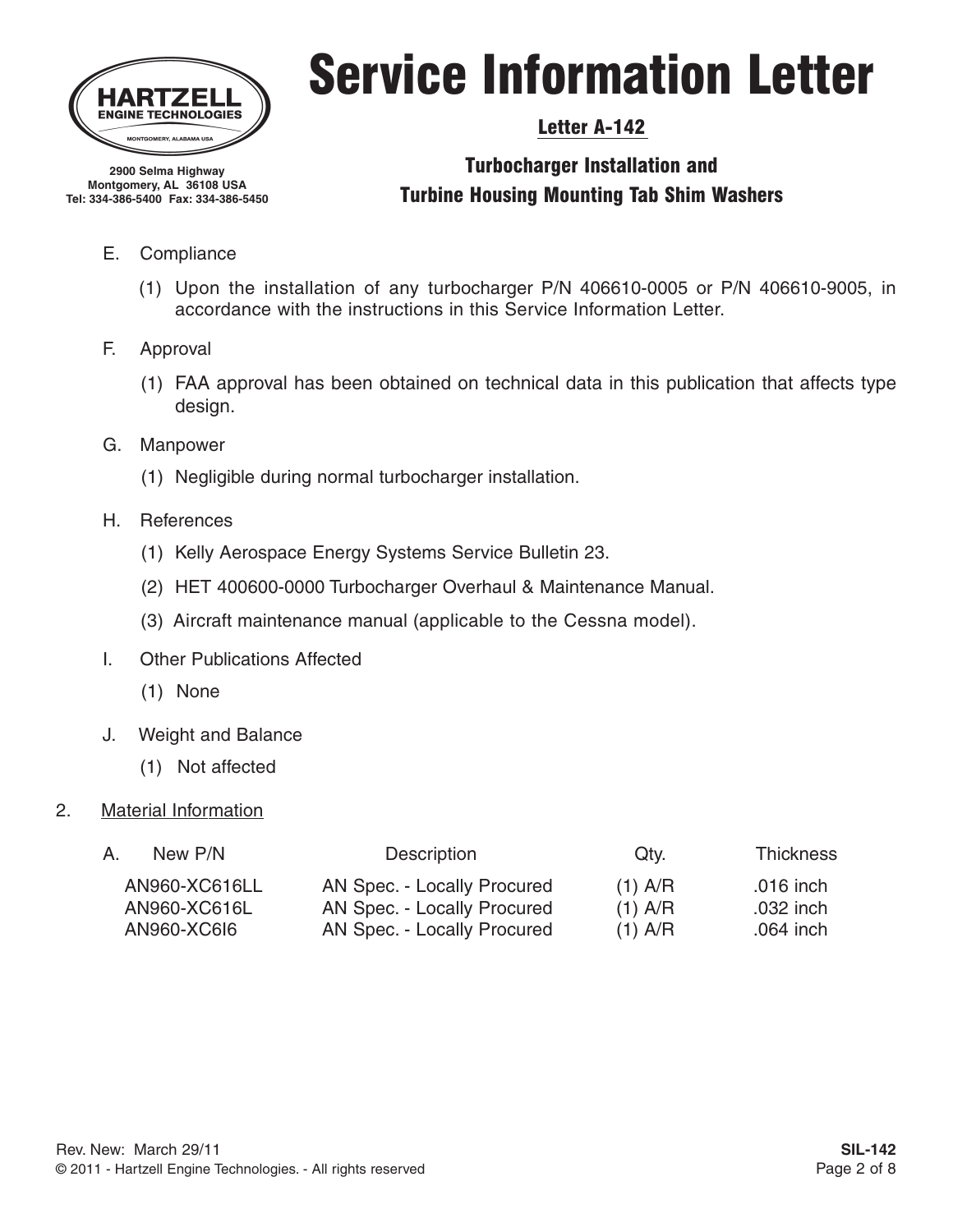

## Service Information Letter

#### Letter A-142

**2900 Selma Highway Montgomery, AL 36108 USA Tel: 334-386-5400 Fax: 334-386-5450**

#### Turbocharger Installation and Turbine Housing Mounting Tab Shim Washers

#### 3. Accomplishment Instructions

- WARNING THIS PROCEDURE MUST BE PERFORMED BY COMPETENT AND QUALIFIED PERSONNEL WHO ARE FAMILIAR WITH ENGINE AND AIRFRAME MAINTENANCE THAT IS SPECIFIC TO THE TURBOCHARGING SYSTEM. FAILURE TO DO SO MAY RESULT IN ECONOMIC LOSS, EQUIPMENT DAMAGE, AND/OR PHYSICAL INJURY.
- CAUTION 1 DO NOT USE OBSOLETE OR OUTDATED INFORMATION. PERFORM ALL INSPECTIONS OR WORK IN ACCORDANCE WITH THE MOST RECENT REVISION OF THIS SIL AND THE APPLICABLE CESSNA, TELEDYNE CONTINENTAL (TCM), AND/OR HET 400600-0000 MAINTENANCE MANUAL. INFORMATION CONTAINED IN THESE MANUALS OR THIS SIL MAY BE SIGNIFICANTLY CHANGED FROM EARLIER REVISIONS. USE OF OBSOLETE INFORMATION MAY CREATE AN UNSAFE CONDITION THAT MAY RESULT IN DEATH, SERIOUS BODILY INJURY, AND/OR SUBSTANTIAL PROPERTY DAMAGE. REFER TO THE APPLICABLE CESSNA, TCM, AND/OR HET 400600-0000 MAINTENANCE MANUAL INDEX FOR THE MOST RECENT REVISION LEVEL OF THE PUBLICATION.
- CAUTION 2 DO NOT DEPEND ON THIS SERVICE INFORMATION LETTER FOR GAINING ACCESS TO THE AIRCRAFT OR ENGINE. ACCESS REQUIRES USE OF THE APPLICABLE MANUFACTURER'S MAINTENANCE MANUALS OR SERVICE INSTRUCTIONS. IN ADDITION, ANY PREFLIGHT OR IN FLIGHT OPERATIONAL CHECKS REQUIRE USE THE OF THE APPROPRIATE AFM OR POH.
	- A. Identification & Location
		- (1) Access the aircraft turbocharger in accordance with the instructions in the applicable aircraft maintenance manual.
		- (2) If the turbocharger installed is P/N 406610-0005, (or -9005), continue to 3.A.(3).
			- NOTE: Do not rely on the aircraft or engine paperwork alone to identify the turbocharger part number.
		- (3) If the turbocharger installed is NOT P/N 406610-0005, (or 406610-9005), continue to the "Return to Service" section step 3.D.(1).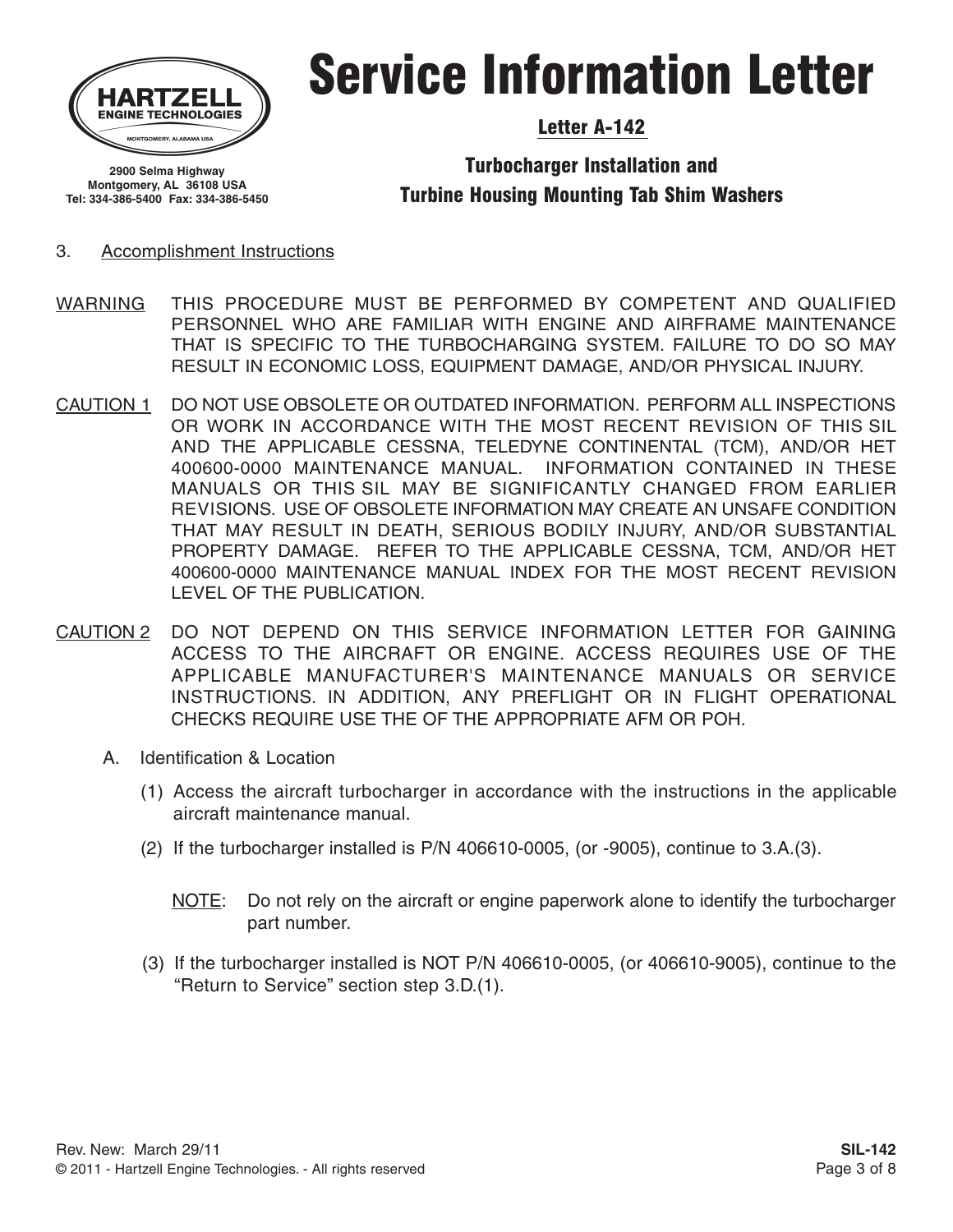

**Montgomery, AL 36108 USA Tel: 334-386-5400 Fax: 334-386-5450**

# Service Information Letter

#### Letter A-142

- (4) Begin the turbocharger installation per instructions found in the applicable section of the aircraft maintenance manual.
	- (a) Locate the interface between the aircraft turbocharger mounting bracket and the turbine housing mounting tab on the turbocharger installation. Refer to Figure 1.

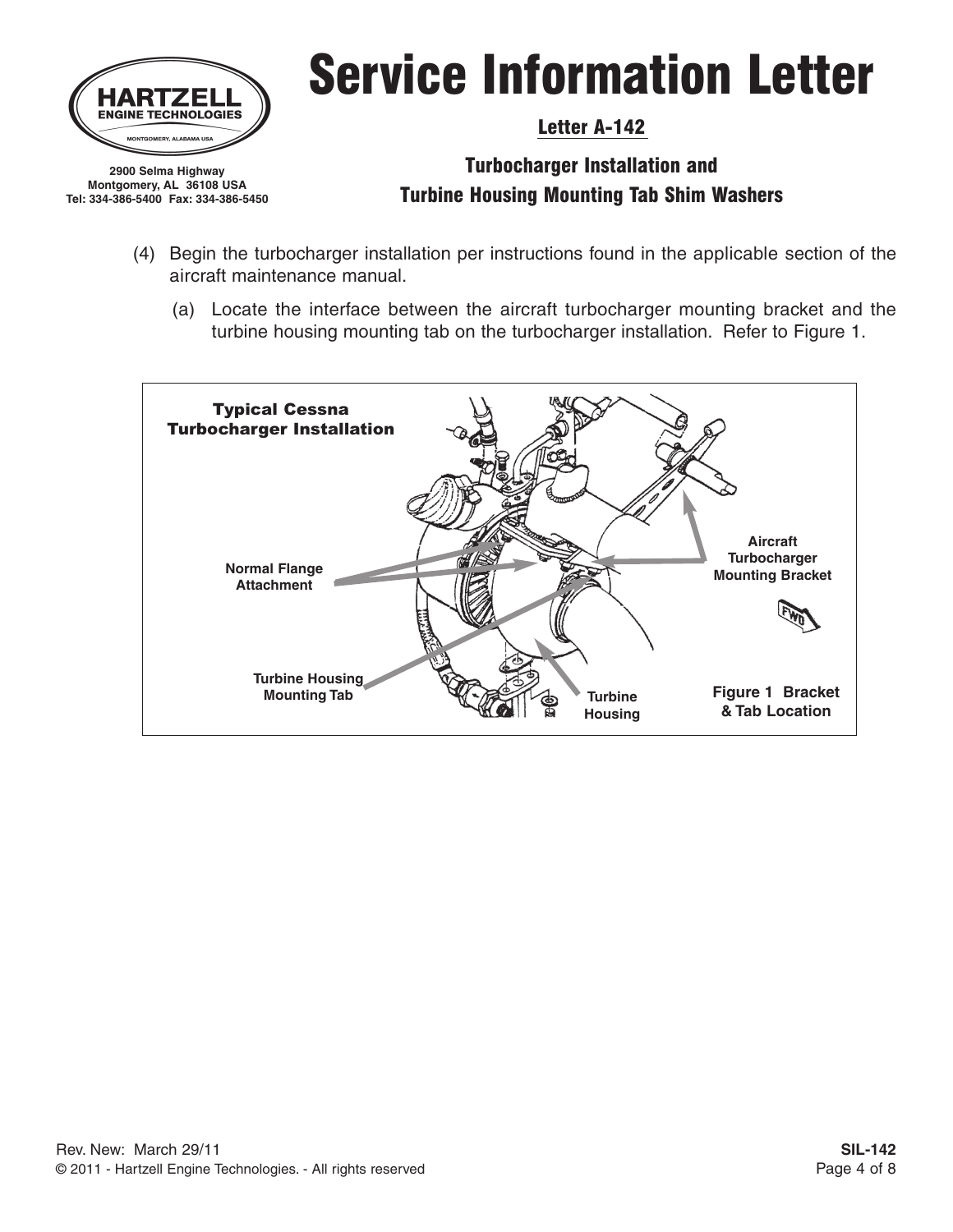

**2900 Selma Highway Montgomery, AL 36108 USA Tel: 334-386-5400 Fax: 334-386-5450**

# Service Information Letter

#### Letter A-142

- (5) Identify if a gap exists in the installation.
	- (a) The example in Figure 2 shows a removed turbine housing which has the turbine housing mounting tab location condition. Identify the turbine housing mounting tab location with respect to the normal mounting flange face. The tolerances in the machining of the turbine housing mounting tab (as well as other installation tolerances) may generate a gap that varies in size.



- B. Installation
	- (1) When installing the turbocharger, observe the initial fit of the turbine housing to the aircraft turbocharger mounting bracket. A gap at the turbine housing mounting tab to aircraft turbocharger mounting bracket must not exceed 0.015 inch.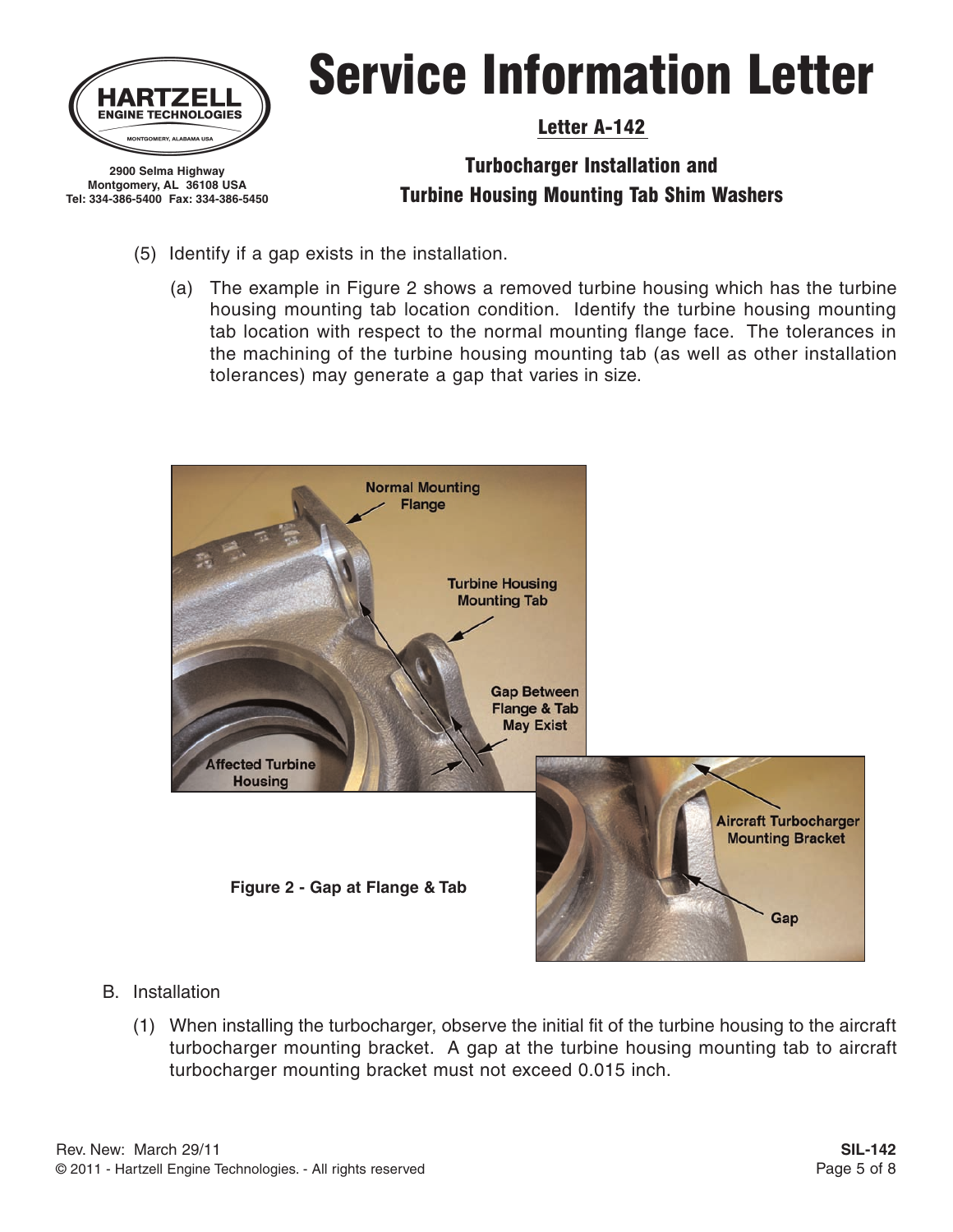

**Montgomery, AL 36108 USA Tel: 334-386-5400 Fax: 334-386-5450**

# Service Information Letter

#### Letter A-142

- (2) If the initial fit of the turbine housing to the aircraft turbocharger mounting bracket shows a gap 0.015 inch or less, continue with the normal installation procedures per the applicable section of the aircraft maintenance manual. See Figure 3.
	- (a) Upon successful completion of the aircraft turbocharger installation, proceed to "Return to Service" 3.D.(1).
- (3) If the initial fit of the turbine housing to the aircraft turbocharger mounting bracket shows a gap that exceeds 0.015 inch, continue with 3.C.(1)

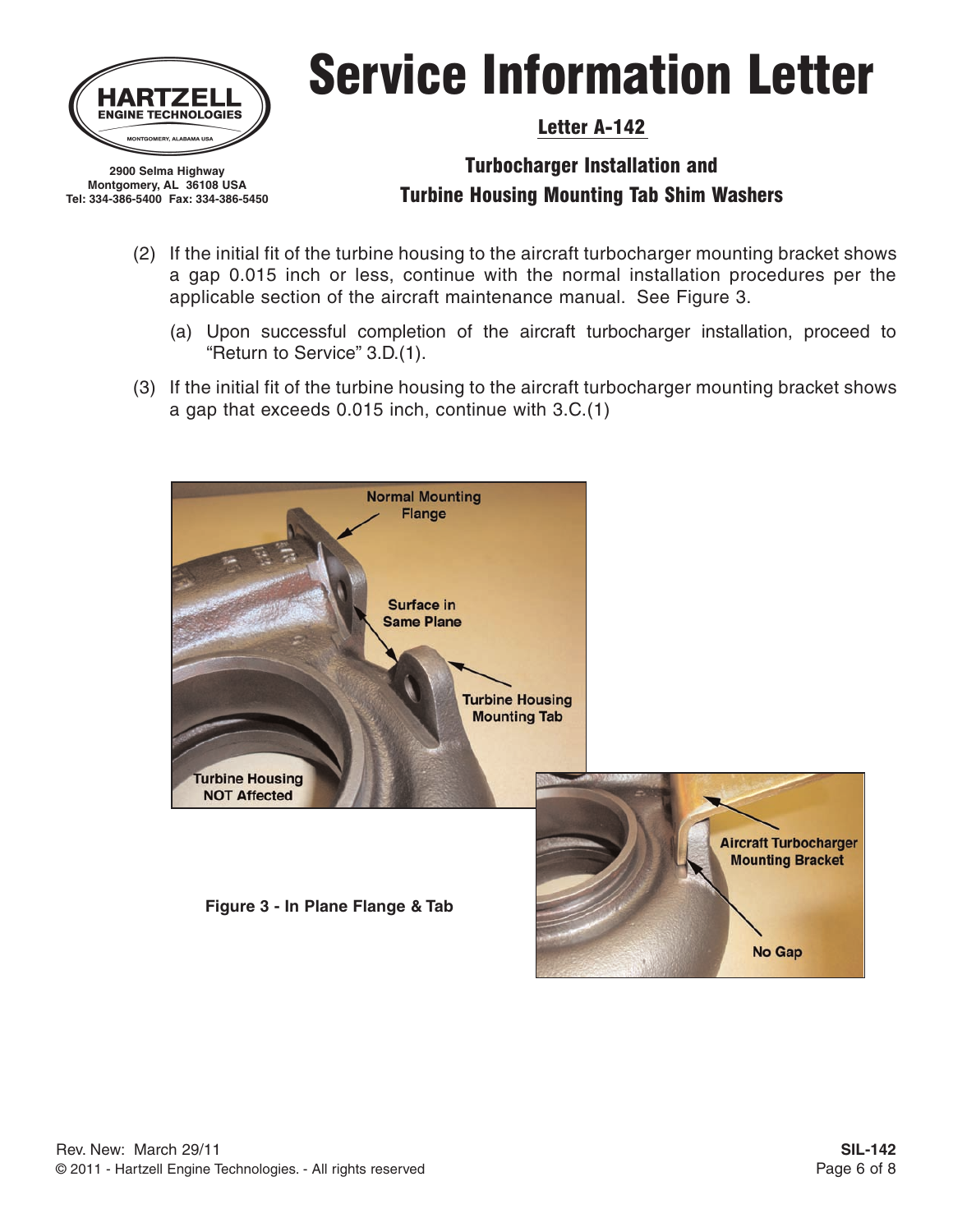

**Montgomery, AL 36108 USA Tel: 334-386-5400 Fax: 334-386-5450**

# Service Information Letter

### Letter A-142

- C. Corrective Action
	- (1) To correct a gap condition, shim by adding a washer or combination of washers approved by this Service Information Letter eliminating gap when installing the turbocharger.
	- (2) Shimming at the turbine housing mounting tab may be accomplished using any combination of washers AN960-XC616, AN960-XC616L, or AN960-XC616LL. See Figure 4.
	- (3) Upon the addition of the washer or combination of washers, continue the turbocharger installation per the applicable section of the aircraft maintenance manual.
		- (a) Upon successful completion of the aircraft turbocharger installation, proceed to "Return to Service" 3.D.(1).



**Figure 4 - Shimming at Turbine Housing Mounting Tab**